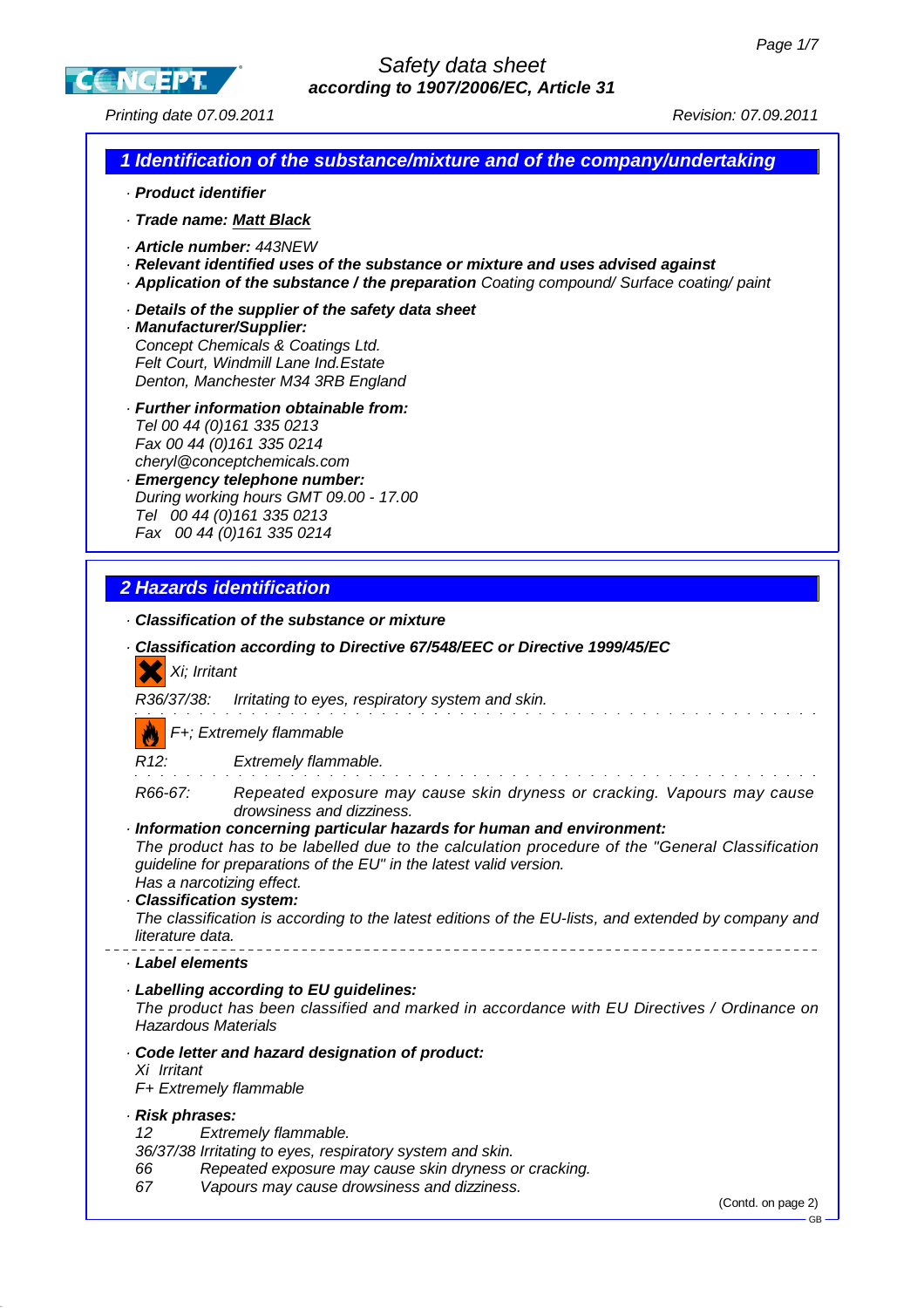**CCNCEPT** 

# Safety data sheet **according to 1907/2006/EC, Article 31**

Printing date 07.09.2011 Revision: 07.09.2011

#### **Trade name: Matt Black**

(Contd. of page 1)

#### · **Safety phrases:**

16 Keep away from sources of ignition - No smoking.

23 Do not breathe vapour/spray.

26 In case of contact with eyes, rinse immediately with plenty of water and seek medical advice.

38 In case of insufficient ventilation, wear suitable respiratory equipment.

- 51 Use only in well-ventilated areas.
- 60 This material and its container must be disposed of as hazardous waste.
- · **Special labelling of certain preparations:**
- Pressurized container: protect from sunlight and do not expose to temperatures exceeding 50°C. Do not pierce or burn, even after use.

Do not spray on a naked flame or any incandescent material.

Keep out of the reach of children

· **Other hazards**

#### · **Results of PBT and vPvB assessment**

- · **PBT:** Not applicable.
- · **vPvB:** Not applicable.

### **3 Composition/information on ingredients**

- · **Chemical characterization: Mixtures**
- · **Description:** Mixture of substances listed below with nonhazardous additions.

| · Dangerous components:                                                               |              |                                                                               |            |  |
|---------------------------------------------------------------------------------------|--------------|-------------------------------------------------------------------------------|------------|--|
| CAS: 67-64-1<br>EINECS: 200-662-2                                                     |              | propan-2-one $\mathbf{\times}$ Xi R36; $\mathbf{\rightarrow}$ F R11<br>R66-67 | 25-50%     |  |
| CAS: 74-98-6<br>EINECS: 200-827-9                                                     | propane      | $F+R12$                                                                       | 25-50%     |  |
|                                                                                       | <b>PAINT</b> | <b>X</b> Xn R65; <b>X</b> Xi R37/38; <b>X</b> N R51/53<br>$R10-64-67$         | $10 - 25%$ |  |
| CAS: 106-97-8<br>EINECS: 203-448-7                                                    | butane       | $F+R12$                                                                       | $5 - 10%$  |  |
| Additional information Far the wording of the listed risk phresse refer to section 16 |              |                                                                               |            |  |

· **Additional information** For the wording of the listed risk phrases refer to section 16.

## **4 First aid measures**

- · **Description of first aid measures**
- · **After inhalation** In case of unconsciousness place patient stably in side position for transportation.
- · **After skin contact** Immediately wash with water and soap and rinse thoroughly.
- · **After eye contact**

Rinse opened eye for several minutes under running water. If symptoms persist, consult a doctor. · **After swallowing** If symptoms persist consult doctor.

- · **Information for doctor**
- · **Most important symptoms and effects, both acute and delayed** No further relevant information available.
- · **Indication of any immediate medical attention and special treatment needed** No further relevant information available.

(Contd. on page 3)

GB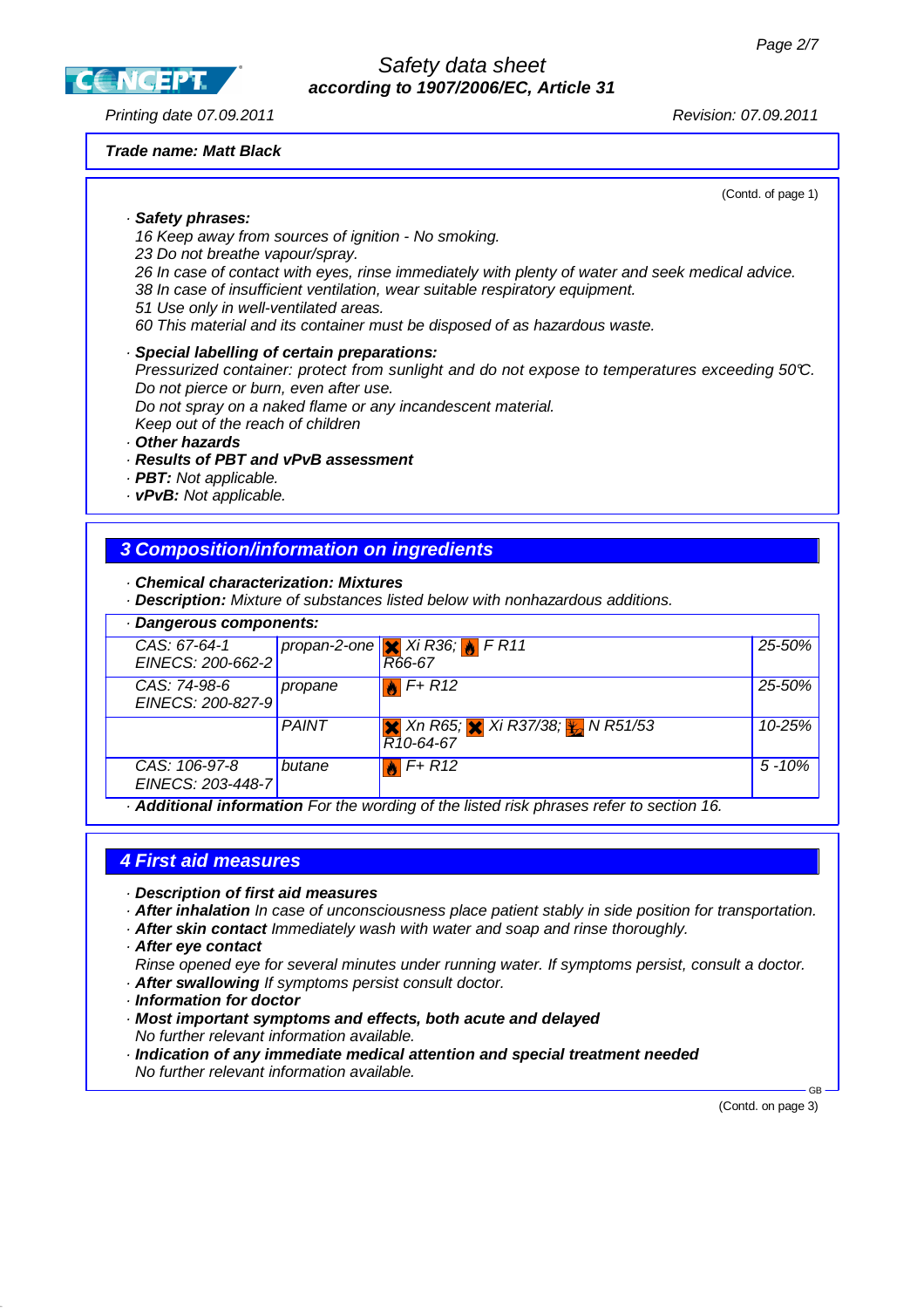**CC NGEPT** 

## Safety data sheet **according to 1907/2006/EC, Article 31**

Printing date 07.09.2011 Revision: 07.09.2011

#### **Trade name: Matt Black**

(Contd. of page 2)

## **5 Firefighting measures**

- · **Extinguishing media**
- · **Suitable extinguishing agents**
- CO2, powder or water spray. Fight larger fires with water spray or alcohol resistant foam. · **For safety reasons unsuitable extinguishing agents** Water with full jet.
- · **Special hazards arising from the substance or mixture**
- No further relevant information available.
- · **Advice for firefighters**
- · **Protective equipment:** No special measures required.

## **6 Accidental release measures**

- · **Personal precautions, protective equipment and emergency procedures** Wear protective equipment. Keep unprotected persons away.
- · **Environmental precautions:** Prevent seepage into sewage system, workpits and cellars. Do not allow to enter sewers /surface or ground water drains.
- · **Methods and material for containment and cleaning up:** Absorb with liquid-binding material (sand, diatomite, acid binders, universal binders). Ensure adequate ventilation.
- · **Reference to other sections** See Section 8 for information on personal protection equipment. See Section 13 for disposal information.

# **7 Handling and storage**

#### · **Handling**

- · **Precautions for safe handling** Risk of serious damage to eyes. Open and handle receptacle with care. Prevent formation of vapours
- · **Information about fire and explosion protection:** Keep ignition sources away - Do not smoke. Protect against electrostatic charges.
- · **Conditions for safe storage, including any incompatibilities**
- · **Storage**
- · **Requirements to be met by storerooms and receptacles:** Store in a cool location.
- · **Information about storage in one common storage facility:** Not required.
- · **Further information about storage conditions:**
- Keep receptacle tightly sealed.
- Do not seal receptacle gas tight.

Store in cool, dry conditions in well sealed receptacles.

- Protect from heat and direct sunlight.
- · **Specific end use(s)** No further relevant information available.

#### **8 Exposure controls/personal protection**

· **Additional information about design of technical facilities:** No further data; see item 7.

(Contd. on page 4)

GB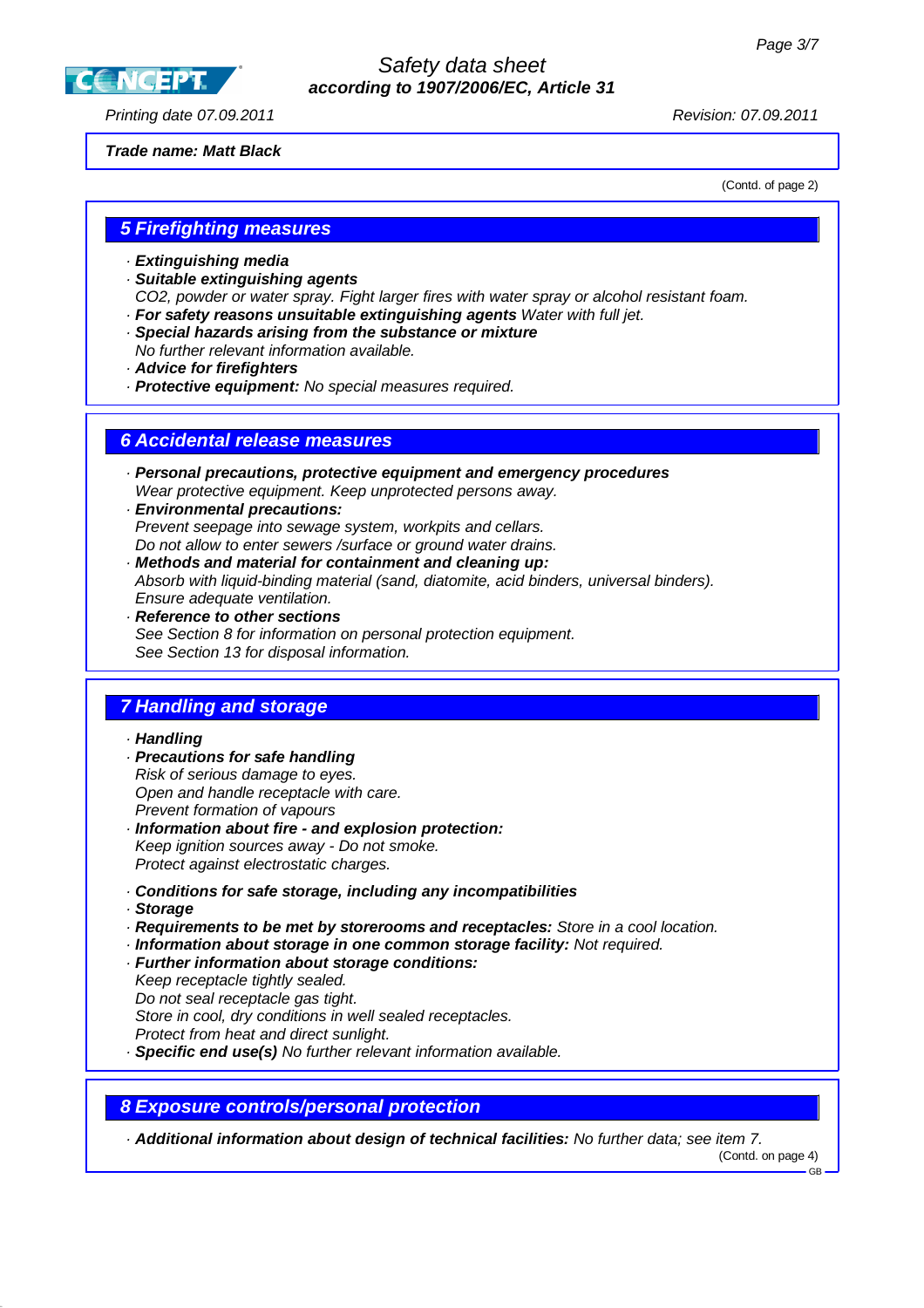**CCNCEPT** 

# Safety data sheet **according to 1907/2006/EC, Article 31**

Printing date 07.09.2011 **Principal Contract Contract Contract Contract Contract Contract Contract Contract Contract Contract Contract Contract Contract Contract Contract Contract Contract Contract Contract Contract Contra** 

## **Trade name: Matt Black**

(Contd. of page 3)

|          | . Control parameters                                                                                                                                                                                                                                                                                                                                                                                                                                                                                                            |                                                                                                                                                                                                                                                                                                                                                               |
|----------|---------------------------------------------------------------------------------------------------------------------------------------------------------------------------------------------------------------------------------------------------------------------------------------------------------------------------------------------------------------------------------------------------------------------------------------------------------------------------------------------------------------------------------|---------------------------------------------------------------------------------------------------------------------------------------------------------------------------------------------------------------------------------------------------------------------------------------------------------------------------------------------------------------|
|          |                                                                                                                                                                                                                                                                                                                                                                                                                                                                                                                                 | · Ingredients with limit values that require monitoring at the workplace:                                                                                                                                                                                                                                                                                     |
|          | 67-64-1 propan-2-one                                                                                                                                                                                                                                                                                                                                                                                                                                                                                                            |                                                                                                                                                                                                                                                                                                                                                               |
|          | WEL Short-term value: 3620 mg/m <sup>3</sup> , 1500 ppm                                                                                                                                                                                                                                                                                                                                                                                                                                                                         |                                                                                                                                                                                                                                                                                                                                                               |
|          | Long-term value: 1210 mg/m <sup>3</sup> , 500 ppm                                                                                                                                                                                                                                                                                                                                                                                                                                                                               |                                                                                                                                                                                                                                                                                                                                                               |
|          | 106-97-8 butane                                                                                                                                                                                                                                                                                                                                                                                                                                                                                                                 |                                                                                                                                                                                                                                                                                                                                                               |
|          | WEL Short-term value: 1810 mg/m <sup>3</sup> , 750 ppm                                                                                                                                                                                                                                                                                                                                                                                                                                                                          |                                                                                                                                                                                                                                                                                                                                                               |
|          | Long-term value: 1450 mg/m <sup>3</sup> , 600 ppm                                                                                                                                                                                                                                                                                                                                                                                                                                                                               |                                                                                                                                                                                                                                                                                                                                                               |
|          | Carc (if more than 0.1% of buta-1.3-diene)                                                                                                                                                                                                                                                                                                                                                                                                                                                                                      |                                                                                                                                                                                                                                                                                                                                                               |
|          |                                                                                                                                                                                                                                                                                                                                                                                                                                                                                                                                 | . Additional information: The lists valid during the making were used as basis.                                                                                                                                                                                                                                                                               |
|          | · Exposure controls<br>· Personal protective equipment<br>General protective and hygienic measures<br>Keep away from foodstuffs, beverages and feed.<br>Immediately remove all soiled and contaminated clothing<br>Wash hands before breaks and at the end of work.<br>Avoid contact with the eyes and skin.<br>· Respiratory protection:<br>· Protection of hands: Rubber gloves<br>· Material of gloves Natural rubber, NR<br>· Penetration time of glove material<br>has to be observed.<br>· Eye protection: Safety glasses | In case of brief exposure or low pollution use respiratory filter device. In case of intensive or longer<br>exposure use self-contained respiratory protective device.<br>Use suitable respiratory protective device in case of insufficient ventilation.<br>The exact break trough time has to be found out by the manufacturer of the protective gloves and |
|          |                                                                                                                                                                                                                                                                                                                                                                                                                                                                                                                                 |                                                                                                                                                                                                                                                                                                                                                               |
|          | 9 Physical and chemical properties                                                                                                                                                                                                                                                                                                                                                                                                                                                                                              |                                                                                                                                                                                                                                                                                                                                                               |
| Form:    | · General Information<br>· Appearance:<br><b>Colour:</b>                                                                                                                                                                                                                                                                                                                                                                                                                                                                        | · Information on basic physical and chemical properties<br>Aerosol<br>Black                                                                                                                                                                                                                                                                                   |
| · Odour: |                                                                                                                                                                                                                                                                                                                                                                                                                                                                                                                                 | Characteristic                                                                                                                                                                                                                                                                                                                                                |
|          | Change in condition                                                                                                                                                                                                                                                                                                                                                                                                                                                                                                             | Boiling point/Boiling range: Not applicable, as aerosol                                                                                                                                                                                                                                                                                                       |
|          | · Flash point:                                                                                                                                                                                                                                                                                                                                                                                                                                                                                                                  | $-26C$                                                                                                                                                                                                                                                                                                                                                        |
|          |                                                                                                                                                                                                                                                                                                                                                                                                                                                                                                                                 |                                                                                                                                                                                                                                                                                                                                                               |

| · Self-igniting:     | Product is not selfigniting.                                                                    |
|----------------------|-------------------------------------------------------------------------------------------------|
| Danger of explosion: | Product is not explosive. However, formation of explosive air/<br>vapour mixtures are possible. |
| · Explosion limits:  |                                                                                                 |
| Lower:               | 1.5 Vol $%$                                                                                     |
| <b>Upper:</b>        | 13.0 Vol %                                                                                      |
| · Density:           | Not determined                                                                                  |
|                      | (Contd. on page 5)                                                                              |

GB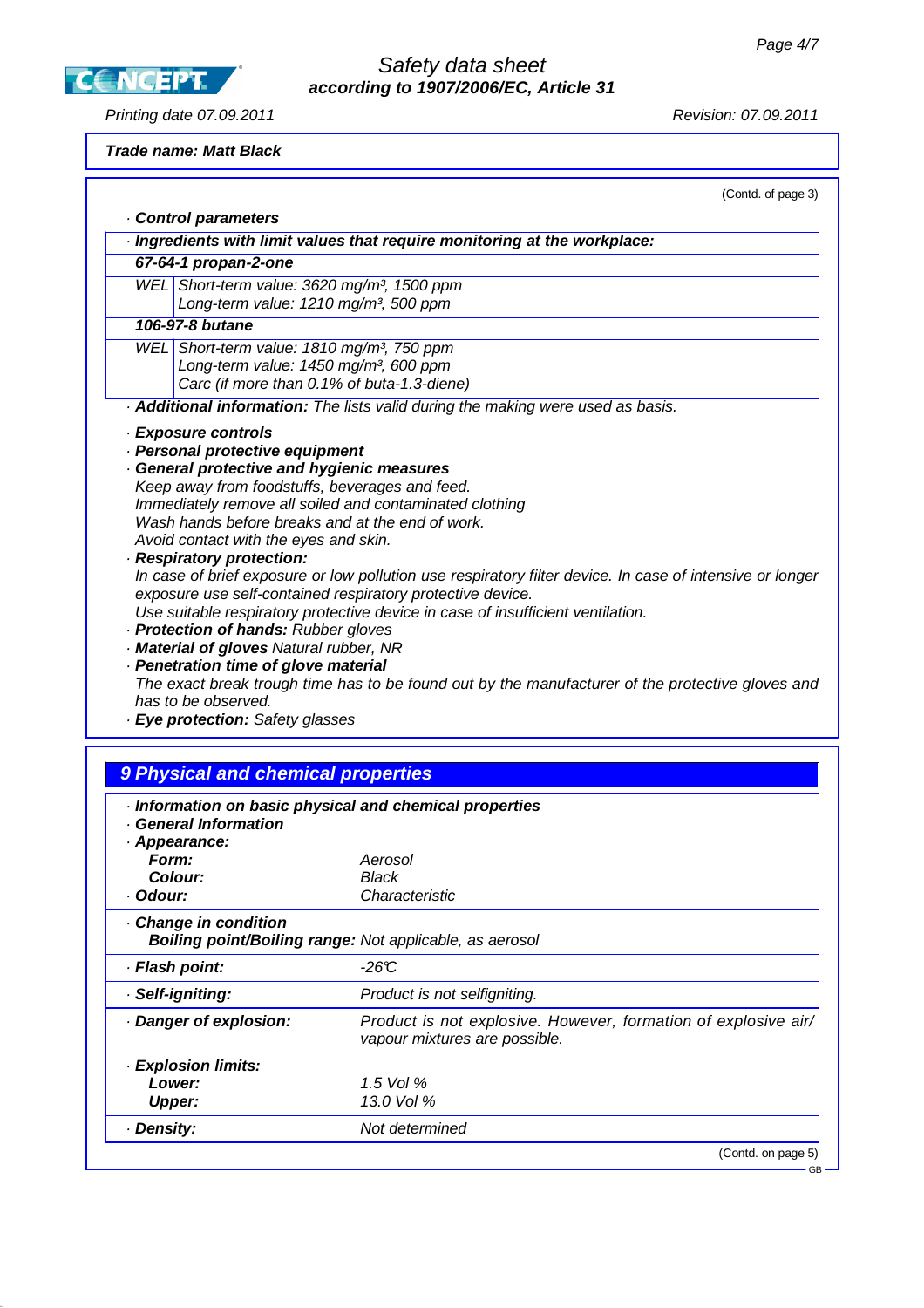Safety data sheet **according to 1907/2006/EC, Article 31**

Printing date 07.09.2011 Revision: 07.09.2011

**CCNCEPT** 

## **Trade name: Matt Black**

(Contd. of page 4)

- · **Solubility in / Miscibility with**
- 

**Water:** Not miscible or difficult to mix · **Other information** No further relevant information available.

# **10 Stability and reactivity**

- · **Reactivity**
- · **Chemical stability**
- · **Thermal decomposition / conditions to be avoided:** No decomposition if used according to specifications.
- · **Possibility of hazardous reactions** No dangerous reactions known
- · **Conditions to avoid** No further relevant information available.
- · **Incompatible materials:** No further relevant information available.
- · **Hazardous decomposition products:** No dangerous decomposition products known

## **11 Toxicological information**

#### · **Information on toxicological effects**

- · **Acute toxicity:**
- · **Primary irritant effect:**
- · **on the skin:** Irritant to skin and mucous membranes.
- · **on the eye:** Irritating effect.
- · **Sensitization:** No sensitizing effects known.
- · **Additional toxicological information:**

The product shows the following dangers according to the calculation method of the General EU Classification Guidelines for Preparations as issued in the latest version. Irritant

## **12 Ecological information**

- · **Toxicity**
- · **Acquatic toxicity:** No further relevant information available.
- · **Persistence and degradability** No further relevant information available.
- · **Behaviour in environmental systems:**
- · **Bioaccumulative potential** No further relevant information available.
- · **Mobility in soil** No further relevant information available.
- · **Additional ecological information:**
- · **General notes:**

Water hazard class 1 (German Regulation) (Self-assessment): slightly hazardous for water. Do not allow undiluted product or large quantities of it to reach ground water, water course or sewage system.

#### · **Results of PBT and vPvB assessment**

- · **PBT:** Not applicable.
- · **vPvB:** Not applicable.
- · **Other adverse effects** No further relevant information available.

## **13 Disposal considerations**

· **Waste treatment methods**

· **Recommendation** Do not allow product to reach ground water or water course.

(Contd. on page 6)

**GB**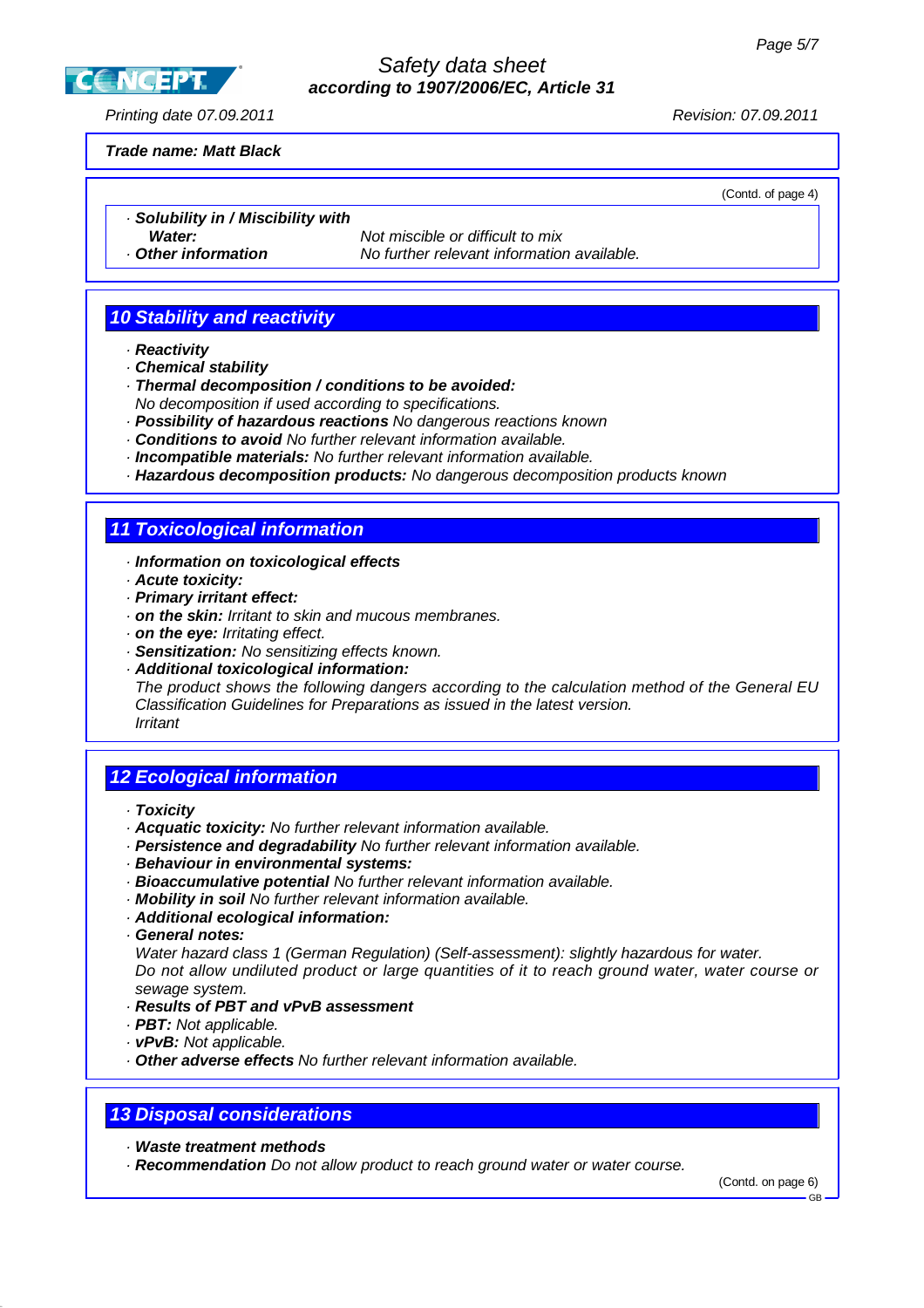Safety data sheet **according to 1907/2006/EC, Article 31**

Printing date 07.09.2011 **Principal Contract Contract Contract Contract Contract Contract Contract Contract Contract Contract Contract Contract Contract Contract Contract Contract Contract Contract Contract Contract Contra** 

**CCNCEPT** 

**Trade name: Matt Black**

(Contd. of page 5)

· **Uncleaned packaging:**

· **Recommendation:** Disposal must be made according to official regulations.

| <b>14 Transport information</b>                                                     |                                                         |
|-------------------------------------------------------------------------------------|---------------------------------------------------------|
| · UN-Number<br>· ADR, IMDG, IATA                                                    | <b>UN1950</b>                                           |
| · UN proper shipping name<br>$·$ ADR<br>$\cdot$ IMDG<br>$·$ IATA                    | 1950 AEROSOLS<br><b>AEROSOLS</b><br>AEROSOLS, flammable |
| · Transport hazard class(es)                                                        |                                                         |
| $·$ ADR                                                                             |                                                         |
|                                                                                     |                                                         |
| · Class                                                                             | 2 5F Gases.                                             |
| · Label                                                                             | 2.1                                                     |
| · IMDG, IATA                                                                        |                                                         |
|                                                                                     |                                                         |
| · Class                                                                             | 2.1                                                     |
| · Label                                                                             | 2.1                                                     |
| · Packing group<br>· ADR, IMDG, IATA                                                | Void                                                    |
| · Environmental hazards:<br>· Marine pollutant:                                     | No                                                      |
| · Special precautions for user                                                      | Warning: Gases.                                         |
| · Danger code (Kemler):                                                             |                                                         |
| · EMS Number:                                                                       | $F-D, S-U$                                              |
| · Transport in bulk according to Annex II of<br><b>MARPOL73/78 and the IBC Code</b> | Not applicable.                                         |
| · Transport/Additional information:                                                 |                                                         |
| · ADR                                                                               |                                                         |
| · Limited quantities (LQ)                                                           | 1L                                                      |
| · Tunnel restriction code                                                           | D                                                       |

(Contd. on page 7)